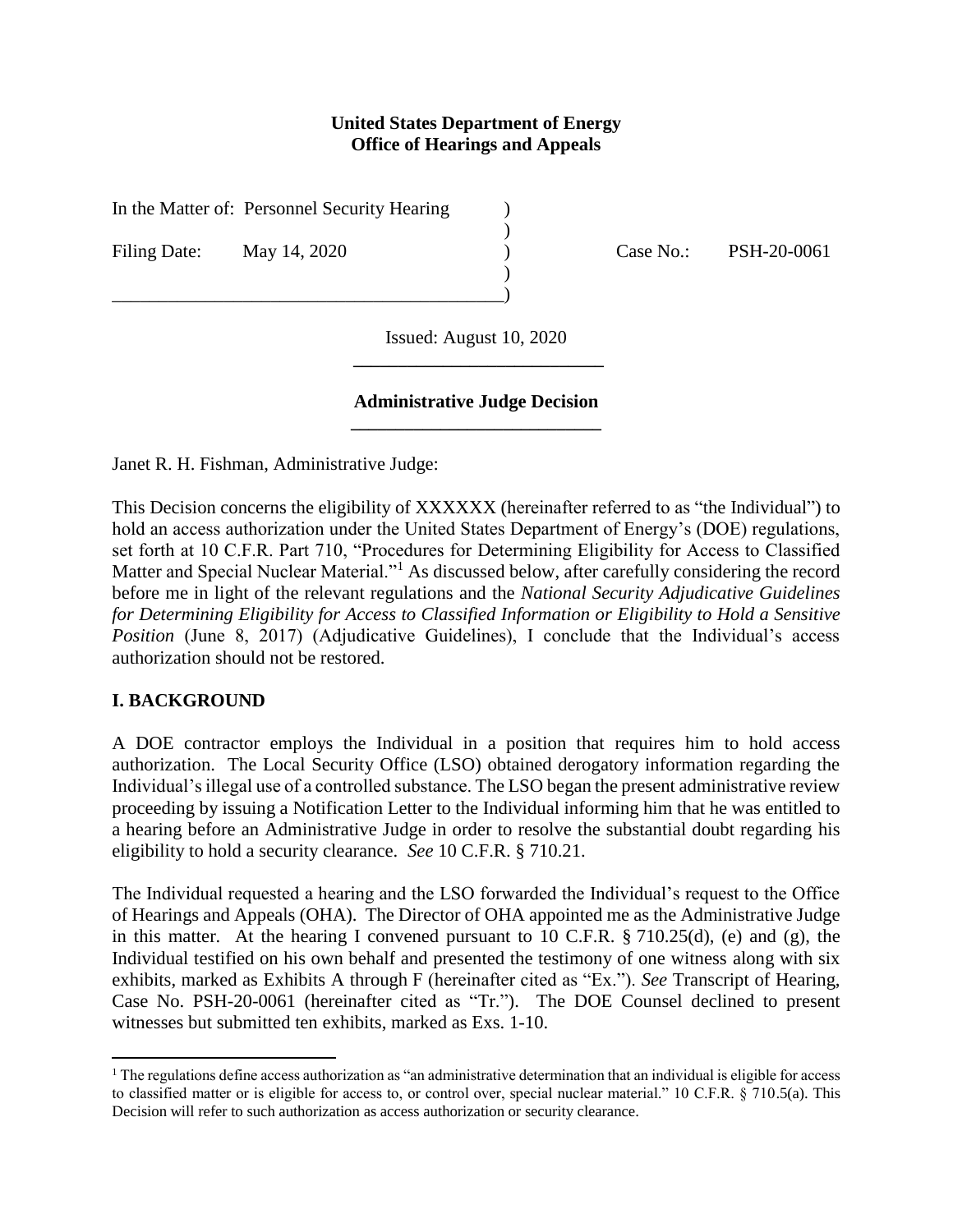### **II. THE NOTIFICATION LETTER AND THE ASSOCIATED SECURITY CONCERNS**

As indicated above, the Notification Letter informed the Individual that information in the possession of the DOE created a substantial doubt concerning his eligibility for a security clearance. That information pertains to Guideline H of the Adjudicative Guidelines. Ex. 4 at 4. Under Guideline H (Drug Involvement and Substance Misuse), "illegal use of controlled substances . . . can raise questions about an individual's reliability and trustworthiness, both because such behavior may lead to physical or psychological impairment and because it raises questions about a person's ability or willingness to comply with laws, rules, and regulations." Adjudicative Guidelines at ¶ 24. Concerning behavior includes "[t]esting positive for an illegal drug" or "[a]ny illegal drug use while granted access to classified information or holding a sensitive position."<sup>2</sup> Adjudicative Guidelines at ¶ 24(b), (f). With respect to Guideline H, the LSO cites that the Individual underwent a post-accident drug screen administered on January 24, 2020. On January 30, 2020, the Medical Review Officer (MRO) determined the results were positive for marijuana. Ex. 4 at 4. The LSO further cited that the Individual has held a security clearance since March 22, 2001, and was found to have used an illegal drug while holding a sensitive position or while being granted access to classified information. In light of these facts, the LSO's invocation of security concerns under Guideline H is justified.

# **III. REGULATORY STANDARDS**

A DOE administrative review proceeding under Part 710 requires me, as the Administrative Judge, to issue a Decision that reflects my comprehensive, common-sense judgment, made after consideration of all of the relevant evidence, favorable and unfavorable, as to whether the granting or continuation of a person's access authorization will not endanger the common defense and security and is clearly consistent with the national interest. 10 C.F.R. § 710.7(a). The regulatory standard implies that there is a presumption against granting or restoring a security clearance. *See Department of Navy v. Egan*, 484 U.S. 518, 531 (1988) ("clearly consistent with the national interest" standard for granting security clearances indicates "that security determinations should err, if they must, on the side of denials"); *Dorfmont v. Brown*, 913 F.2d 1399, 1403 (9th Cir. 1990), cert. denied, 499 U.S. 905 (1991) (strong presumption against the issuance of a security clearance).

The individual must come forward at the hearing with evidence to convince the DOE that granting or restoring access authorization "will not endanger the common defense and security and will be clearly consistent with the national interest." 10 C.F.R. § 710.27(d). The individual is afforded a full opportunity to present evidence supporting his eligibility for an access authorization. The Part 710 regulations are drafted so as to permit the introduction of a very broad range of evidence at personnel security hearings. Even appropriate hearsay evidence may be admitted. 10 C.F.R. § 710.26(h). Hence, an individual is afforded the utmost latitude in the presentation of evidence to mitigate the security concerns at issue.

# **IV. FINDINGS OF FACT**

l

<sup>&</sup>lt;sup>2</sup> Marijuana falls within the Adjudicative Guidelines' definition of controlled substance. Adjudicative Guidelines at ¶ 24.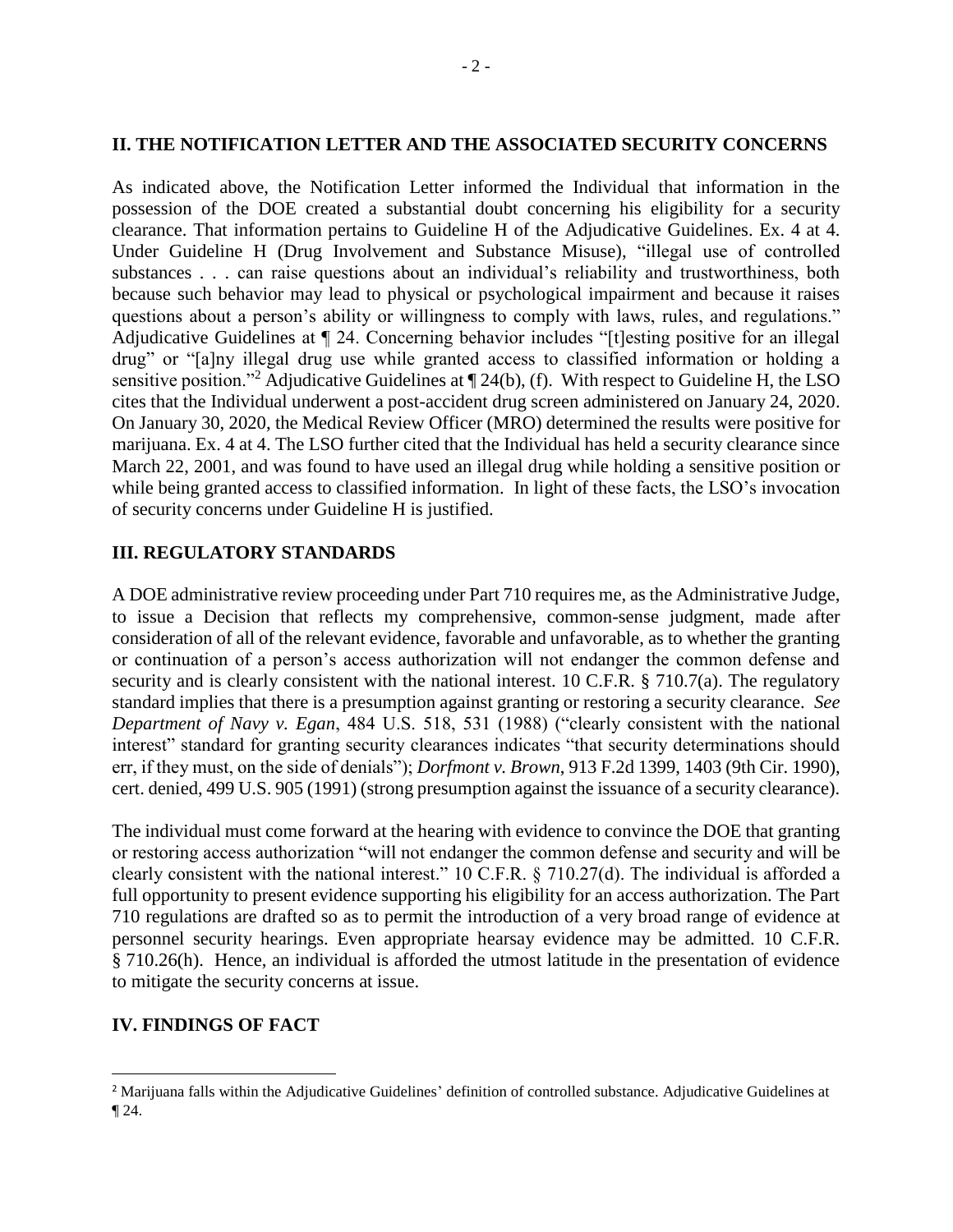An Incident Report from the Individual's employer dated March 12, 2020, stated that the Individual underwent a post-accident drug test that was administered on January 24, 2020. Ex. 10 at 1. On January 30, 2020, the Medical Review Officer (MRO) determined that the Individual's drug test results were positive for marijuana, as evidenced in the MRO Report.<sup>3</sup> Ex. 10 at 2. A second sample was also tested. As reflected on the Medical Review Officer Report dated February 6, 2020, the second sample reconfirmed a positive test result for THC (*i.e.*, one of the chemical constituents of marijuana). Ex. 10 at 3.

At the hearing, the Individual did not dispute the allegations in the Notification Letter. He testified that he has held a security clearance since February 2001, that he is subject to random drug testing as required by his position as a DOE contractor employee, and that prior to his drug test in January 2020 has never had a positive drug test result. Tr. at 9–10. At the hearing, he testified that during his employment with the DOE contractor, he has probably taken at least 20 random drug tests. *Id*. at 17. He continued that he usually has a random drug test once a year, although sometimes it is more frequent. *Id*. The Individual further testified that on January 24, 2020, he was involved in an accident at his job site, and underwent a post-accident drug test on that same date. *Id.* at 10, 12. Afterwards, he underwent a drug test. *Id.* at 12–13. While he did not dispute the allegations in the SSC, he asserted at multiple times during the hearing that he has only used marijuana on one occasion, the weekend before his January 24, 2020, drug test. *Id.* at 13–14. He testified, "The weekend before I had tried some [marijuana] Sunday…That has been the only time I've tried it." *Id.* at 13. The DOE Counsel then asked him how often he used marijuana prior to his worksite accident and positive drug test, and the Individual replied, "None. Never." *Id*. at 14. The Individual also denied any current use of marijuana and stated that the Sunday prior to his accident was his only marijuana use. *Id.* at 13–15.

In response to questioning by the DOE Counsel and subsequently by the Administrative Judge, the Individual provided additional details regarding his marijuana usage that produced a positive drug test result. He testified that he was by himself on the date he used marijuana. *Id.* at 14. He initially testified that he obtained the marijuana from "some buddies." *Id.* Then, when the DOE Counsel asked him if he associates with or has friends who use marijuana or other illegal substances, he replied, "No." *Id.* at 15. When the DOE Counsel asked him if the persons he obtained the marijuana from were friends of his, he replied, "No. I hardly ever see them." *Id*. When the Administrative Judge asked the Individual to clarify whether he asked for the marijuana or if he was offered the marijuana by his friends, he replied, "No, they kind of offered it. Because, no, I didn't ask for it. I didn't request for it, but I just--just asked--I didn't ask them for it, took it. It was very minute, a little bit…It was rolled up like a cigarette." *Id.* at 19. He also testified, "I only smoked about half of it [marijuana cigarette], and threw the rest away." *Id*. at 20. The

 $\overline{\phantom{a}}$ 

<sup>&</sup>lt;sup>3</sup> While unclear from the drug test report itself, federal government materials indicate that the Individual's specimen was likely a urine specimen. DOE Order 3792.3 (Drug-Free Federal Workplace Testing Implementation Program) defines a collection site as "a place…for the purpose of providing urine specimens…." DOE Order 3792.3 § 4(b). Also, the Substance Abuse and Mental Health Services Administration (SAMHSA) states, "At this time, urine is the only specimen allowed for Federal agency workplace drug testing." Substance Abuse and Mental Health Services Administration Medical Review Officer (MRO) Manual for Federal Agency Workplace Drug Testing Programs § 3.1.2 (2018), [http://samhsa.gov/sites/default/files/workplace/mro\\_guidance\\_manual\\_508\\_final\\_march\\_2018.pdf](http://samhsa.gov/sites/default/files/workplace/mro_guidance_manual_508_final_march_2018.pdf) (MRO Manual). The MRO Manual applies to federal agency drug testing programs subject to Executive Order 12564. *Id.* at ii. DOE Order 3792.3 describes the actions taken to comply with Executive Order 12564. DOE Order 3792.3  $\S$  2(v).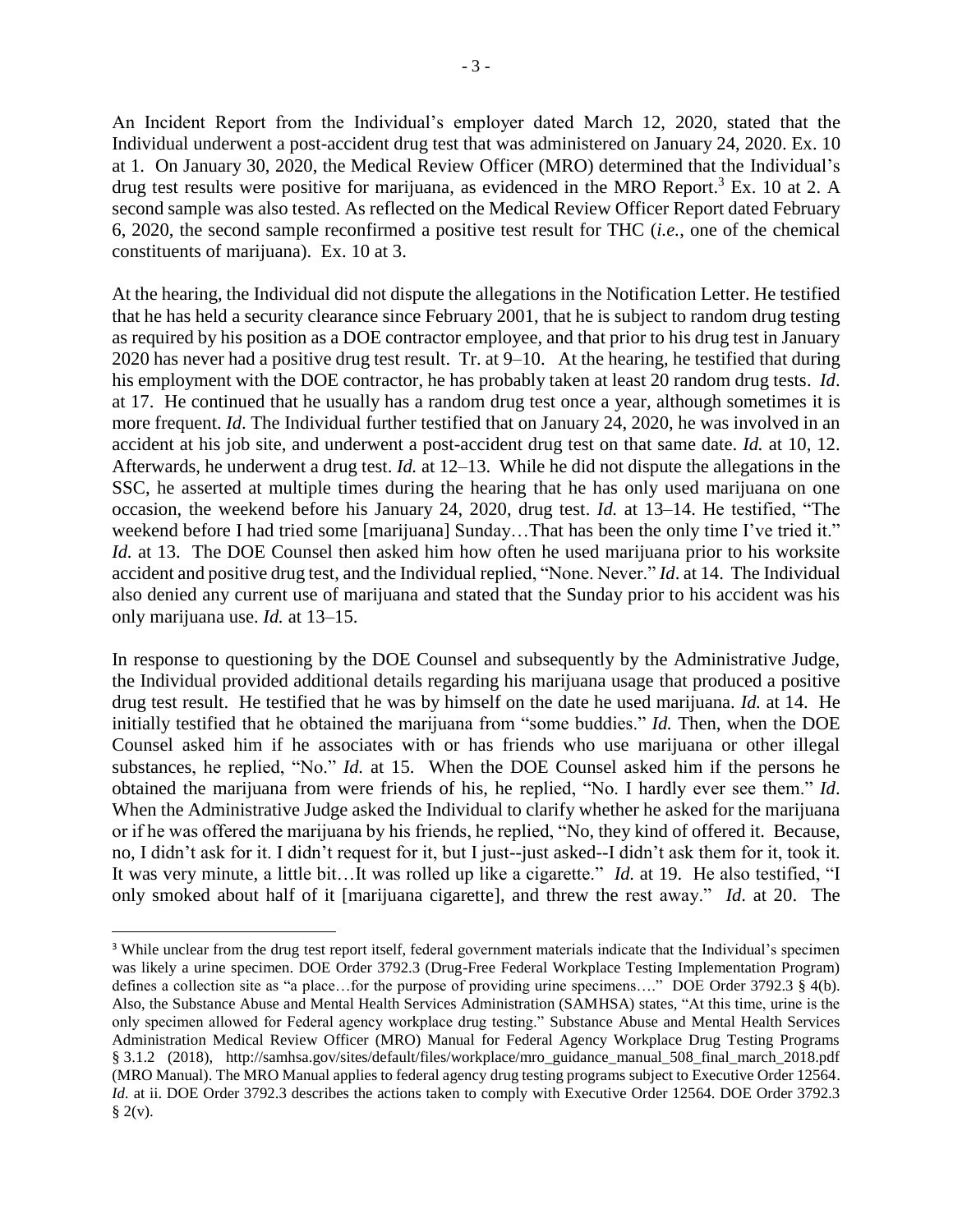Individual admitted that "it was a very poor decision on my part. I just don't believe in using it [marijuana]." *Id*. at 15. Regarding his future intentions concerning marijuana use, he testified that he intends not to use marijuana in the future, and intends not to use any other illegal substances in the future. *Id*. at 16.

The Individual's co-worker, who is also the Individual's friend, testified that he met the Individual approximately eight years prior at their place of employment and that he currently sees the Individual once every week either at the workplace or at home. *Id.* at 25–26. In describing the Individual's work performance, he stated that the Individual is a trustworthy person, is very conscientious at work, is respected by everyone, and has excellent job knowledge. *Id.* at 26, 29– 30. The Individual's co-worker testified that he was aware that the Individual was involved in an accident at his work site. *Id.* at 28–29. When asked if he was aware that the Individual's postaccident drug test showed that he had tested positive for marijuana, he testified that he was unaware of that fact and he was surprised to learn of the positive drug test results. *Id.* at 29. When questioned regarding his opinion concerning the Individual's security clearance, the Individual's co-worker testified that he would "absolutely" recommend the Individual for a security clearance. *Id.* at 30. Regarding his social interactions with the Individual, he testified that he spends time with the Individual outside of work doing activities such as deer hunting and bicycle riding. *Id.* at 27. He stated that he has no knowledge of the Individual's use of marijuana or illegal substances. *Id.* at 28.

The Individual submitted a total of six written character statements from five colleagues including the witness who testified at the hearing and two of his prior managers, as well as a character statement from his sister. Ex. A–F. All of his character statements provided excellent references and stated the Individual was trustworthy. *Id*.

# **V. ANALYSIS**

The Individual's post-accident drug test on January 24, 2020, which reflected that the Individual tested positive for marijuana, raises security concerns under Guideline H. Adjudicative Guidelines at § 25(b). An individual may mitigate security concerns under Guideline H if:

(a) the behavior happened so long ago, was so infrequent, or happened under such circumstances that it is unlikely to recur or does not cast doubt on the individual's current reliability, trustworthiness, or good judgment;

(b) the individual acknowledges his or her drug involvement and substance misuse, provides evidence of actions taken to overcome this problem, and has established a pattern of abstinence, including, but not limited to:

(1) disassociation from drug-using associates and contacts; (2) changing or avoiding the environment where drugs were used; and

(3) providing a signed statement of intent to abstain from all drug involvement and substance misuse, acknowledging that any future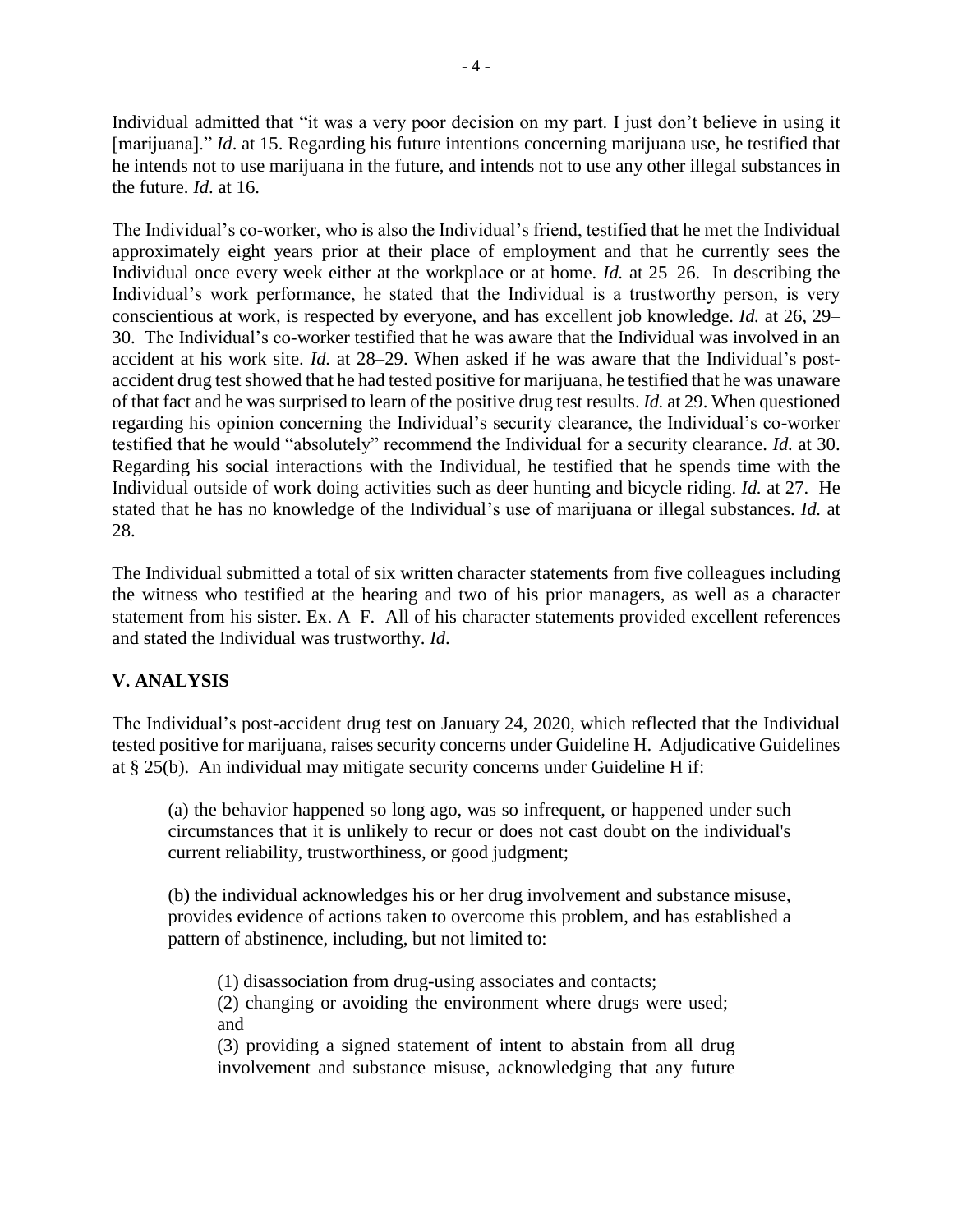involvement or misuse is grounds for revocation of national security eligibility;

(c) abuse of prescription drugs was after a severe or prolonged illness during which these drugs were prescribed, and abuse has since ended; and

(d) satisfactory completion of a prescribed drug treatment program, including, but not limited to, rehabilitation and aftercare requirements, without recurrence of abuse, and a favorable prognosis by a duly qualified medical professional.

#### Adjudicative Guidelines at  $\S$  26(a)–(d).

The mitigating conditions described by Guideline H at § 26(a) are not present in this case. At the hearing, the Individual claimed that he smoked half a marijuana cigarette on only one occasion, the Sunday prior to his work accident. In addition, he asserted that he passed at least 20 prior drug tests during his 20 years of employment. There is no corroborating evidence in the record concerning the Individual's frequency and/or duration of his marijuana use. The Individual's testimony appears to be an attempt to claim that his use was infrequent and minimal, or happened under such circumstances that it is unlikely to recur. Adjudicative Guidelines at  $\S 26(a)$ .

I did not find the Individual's testimony to be credible for a number of reasons. For example, the Individual made inconsistent statements regarding how he obtained the marijuana. At one point during the hearing, he claimed he got the marijuana from "some buddies," but another time, he claimed that he "hardly ever see[s] them." I find the first claim, that people that the Individual "hardly ever see[s]" would just give him marijuana, incredible. I also find it incredible that he would ask someone he hardly ever sees for marijuana. It is more likely that the people that provided the marijuana were "buddies," but his waffling on the matter of who gave him the drug, and how he got it, leads me to find that his testimony was improbable.

The Individual's one character witness who testified at the hearing cannot corroborate his claimed one-time marijuana use. In fact, the witness had no knowledge about why the Individual's clearance had been suspended. In addition, while the Individual's written character statements from his colleagues stated that the Individual was trustworthy, none of those written statements addressed the Individual's marijuana use. Thus, the written character statements cannot corroborate the Individual's claim of one-time marijuana use. In light of all of the evidence discussed above, I am not convinced of the Individual's assertion that his use of marijuana was limited to only one occasion, nor am I convinced that his marijuana use happened under such circumstances that it is unlikely to occur.

Further, none of the other mitigating conditions are applicable in this case. The mitigating conditions described by Guideline H at § 26(b) do not present in this case. The Individual provided no testimony stating that he has affirmatively disassociated from drug-using associates and contacts. He also provided no testimony stating that he has affirmatively changed or avoided the environment where drugs were used; in fact, he claimed that he was by himself on the date he used marijuana, implying that he used the marijuana at home. Finally, the Individual did not submit any evidence of a signed statement of intent to abstain from all drug involvement. The mitigation